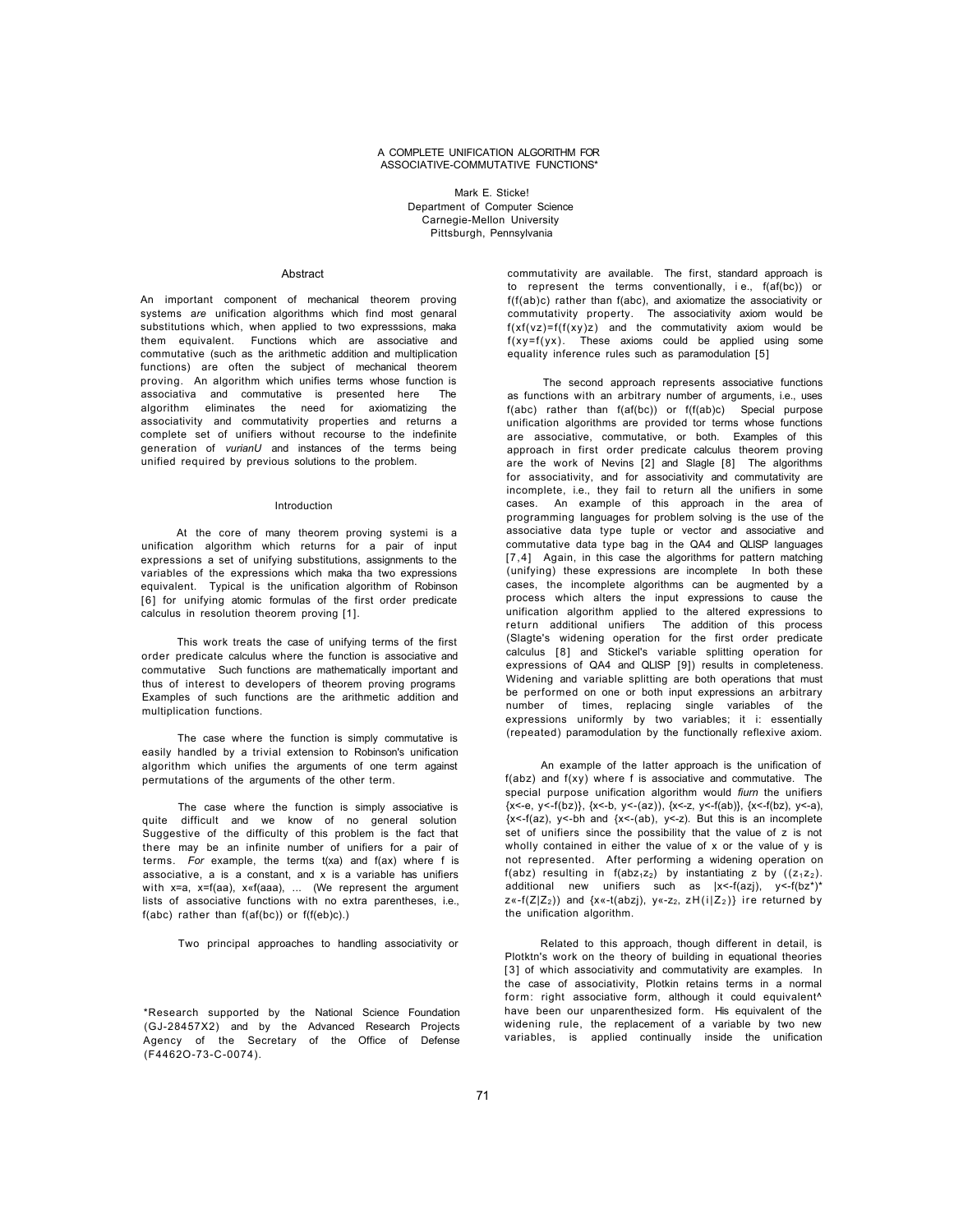algorithm rather than being used outside it. Thus his unification algorithm may generate an infinite number of unifiers as opposed to a unification algorithm guaranteed to produce a finite number of unifiers and a potentially infinite process (widening) for altering inputs to the unification algorithm to obtain additional unifiers. The difference in approaches seems to be principally one of organization of the search process.

In this paper, we present a new special purpose unification algorithm which we call the AC unification algorithm for terms whose functions are associative and commutative which returns a complete set of unifiers This algorithm eliminates the need for axiomatizing associativity and commutativity and also eliminates the cost of continually applying these axioms which often results in much unnecessary or redundant computation. It also eliminates the need for using the process of widening or variable splitting whose necessity (for discovering a complete set of unifiers in the case of unifying any particular pair of expressions) is difficult to ascertain.

#### Tarminoioty

Definition A tarm is defined to be

(1) a constant,

(2) a variable, or

by As The composition of substitutions denotes the substitution whose effect is the same as first applying substitution s\ then applying substitution v, i.e.,  $A(\# \#) \cdot (Af) \#$ for every expression A.

(3) a function symbol succeeded by a list of terms (the arguments of the function).

We shall use the symbols a, b, and c to represent constants, x, y, and z (possibly indexed) to represent variables, and f to represent a function which is associative end commutative.

Definition A substitution component is a*n* ordered pair of a variable v and a term t written as v<-t A substitution component denotes the assignment of the term to the variable or the replacement of the variable by the term.

We will assume that the argument lists of the two terms being unified have no common arguments. This presents no difficulty since no unifiers are lost and efficiency is gained if common arguments are eliminated immediately. This is done by removing common arguments a pair at a time, one from each of the argument lists For example, before unifying  $\{(x \times y \cdot a \cdot b \cdot c) \}$  and Kbbbcz), the b's common to the two terms are removed yielding f(xxyac) and f(bbcz), and the c's common to the two new terms *»rm* removed yielding f(xxya) and f(bbz). An example of the utility of immediately removing common arguments is the unification of  $f(q(x)y)$  and  $f(g(x), g(a))$ . If the  $g(x)'s$  common to the two terms are immediately removed, the unification algorithm will return the most general unifier  $\{y \in g(a)\}$ . If the common g(x)'s are retained, unification will likely result in the generation of the additional less general unifier  $\{x \leftarrow a, y \leftarrow g(a)\}$ .

Delinition A substitution is a set of substitution components with distinct first elements, i.e., distinct variables being substituted for. Applying a substitution to an expression results in the replacement of those variables of the expression included among the first elements of the substitution components by the corresponding terms. The substitution components are applied to the expression in parallel and no variable occurrence in the second element of a substitution component will be replaced even if the variable occurs as the first element in another substitution component. Substitutions will be represented by the symbols r and *0*. The application of substitution to expression A is denoted

The algorithm will be expressed partially in terms of an algorithm for the complete unification of terms with an associative and commutative function with only variables at arguments. The result of unifying such terms is an assignment to each variable of the terms some sequence of terms Each variable is assigned a term t, (whose function symbol is not f) or a term  $f(I_1^m n)$  ...  $I_m^n m$  (with  $n_i$  occurrences of term  $t_i$  as arguments of f). For such an assignment to be a unifier, the only requirement is that for each term t, used in any assignment there are the same number of occurrences of that term occurring as arguments of f in each of the unified terms instantiated by the assignment For example, in unifying  $f(x_1x_1x_2x_3)$  and  $f(y_1y_1y_2)$ , if term t is part of some assignment to one of the variables, then 2 times the number of occurrences of t in the assignment for X| plus the number of occurrences of t in the assignment for «2 P<sup>us</sup> the number of occurrences of t in the assignment for xq must equal 2 times the number of occurrences of t in the assignment for yj plus the number of occurrences of t in the assignment for *Y2* For example, {x<sub>1</sub>←f(bb), x<sub>2</sub>←f(ab), x<sub>2</sub>←a, y<sub>1</sub>←b,

Daftmtian A umtxini substitution or uoiiuu of two expressions is a substitution which when applied to the two expressions results in equivalent expressions. In ordinary unification, two expressions are equivalent if and only if they are identical. In unification of argument lists of commutative functions, two expressions are equivalent if they have the same function symbol and the same arguments in the same or different order.

Definition Term s is an incUnte of term t, and t is a

 $y_2^*$ -f(aabbb)) is  $\blacksquare$  unifier of  $f(x_1x_1x_2x_3)$  and  $f(y_1y_1y_2)$  since there are 2 a's and 5 b's in the instantiations of  $f(x)X|X2X_3$ end  $\{y_1y_1y_2\}$  with the unified term being f(aabbbbb).

With each pair of terms with an associative and commutative function with only variable arguments is associated a single equation representing the number and multiplicity of variables in each term. For example, the equation  $2x_1 \rightarrow x_2 \rightarrow z$  is associated with the pair of terms given above. This equation succintly represents the condition for a substitution to be a unifier: that the sum of the number ol occurrences of any term in the value of each variable multiplied by the multiplicity of the variable in the term must be equal for the two terms.

generalization of 8, if there •xists a substitution I such that tfc .

Similarly, substitution *0* is an instance (generalization) of substitution *v* if, for every term t, t# is an instance (generalization) of t<r

#### Tht AC Unification Algorithm

We present here an algorithm for unifying two terms whose function is associative and commutative Terms will be represented as if the function had an arbitrary number of arguments with no superfluous parentheses.

Non-negative integral solutions to such equations can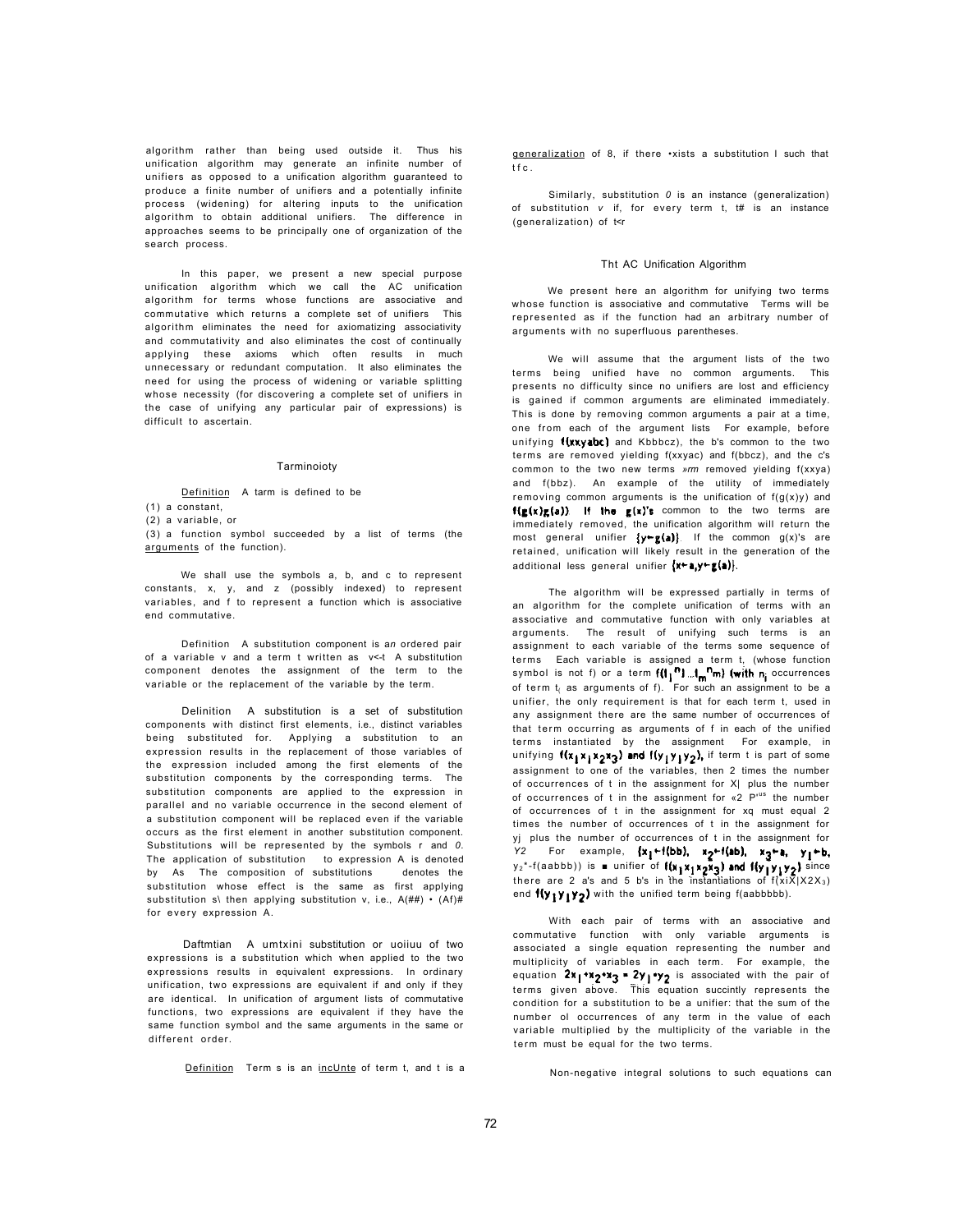be used to represent unifiers. The solutions must be non-negative integral since each variable must be assigned a non-negative integral number ol occurrences of each term.

Associated with each solution above is a new variable (in the rightmost column). The assignment of as many occurrences of that variable as specified in the solution to each of the variables of the original term results in a partial solution to the unification of the the original terms In particular, the assignment of 2 occurrences of variable 2-\* to X3 and I occurrence to yj results in an equal number of occurrences of variable z-j in each ol  $f(x|X|X2^*3)$  <sup>and</sup>  $Myiy<sub>2</sub>$ )

In order to generate all the solutions to the problem of unifying the two terms, it is necessary to be able to represent all the solutions to the equation derived from the terms, Every non-negative integral solution to the equation is representable as a sum of elements of a particular finite set of non-negative integral solutions to the equation, i.e., every non-negative integral solution to the equation is a sum (equivalently, a sum with non-negative integral weights) of elements of a particular finite set of non-negative integral solutions. The finite set of non-negative integral solutions by whose addition the entire non-negative integral solution space is spanned is generable by generating in ascending ordor of value solutions to the equation, eliminating those solutions composable from those previously generated. This process can be made finite by placing a bound on the maximum solution value which will be used; such a maximum is proved in a later lemma to eliminate no needed solutions.

# Consider the equation  $2x_1 \cdot x_2 \cdot x_3$  =  $2y_1 \cdot y_2$ . Solutions to the equation are:

|   | 4 | Ä2 | ĂЗ | ×ı | $x_2$ $2x_1 \cdot x_2 \cdot x_3$ $2x_1 \cdot x_2$ |                |
|---|---|----|----|----|---------------------------------------------------|----------------|
|   | o |    |    | σ  |                                                   |                |
|   |   |    |    |    |                                                   | Zŋ             |
|   |   |    |    |    | 2                                                 | Zo.            |
| 4 |   |    |    |    |                                                   | 24             |
| 5 |   |    |    |    |                                                   | Żς             |
| 6 |   |    |    |    |                                                   | $\mathbf{z}_C$ |
|   |   |    |    |    |                                                   | 27             |

Hence, we must form that subset of the 2 «128 sums for which each element of the 5-1uple is non-zero. (It is not necessary to consider sums in which any solution has a coefficient other than 0 or 1 since such solutions (in the unification problem) are already representable since the solution's inclusion with coefficient 1 introduces a variable which can have as its value an arbitrary number of terms as arguments of f thus simulating the case of the coefficient being greater than 1.) There are 69 such sums including for example (representing the sum by the set of its indices)  $\{2,3,6\}$ ,  $\{1,2,3,6\}$ , and  $\{4,6\}$  with associated unitiers  ${x_1}_{2}$  +  ${z_6}_{1}$ ,  ${x_2}_{2}$  +  ${z_3}_{1}$  +  ${z_3}_{2}$ ,  ${y_1}_{2}$  +  ${z_3}_{1}$ ,  ${y_2}_{1}$  +  ${z_2}{z_6}{z_6}$ },  $\{x_1+x_6, x_2+z_2, x_3+t(z_1z_3z_3), y_1+z_3, y_2+t(z_1z_2z_6z_6)\}$ , and<br> $\{x_1+x_6, x_2+x_4, x_3+z_4, y_1+z_4, y_2+t(z_6z_6)\}$ .

Note that if a variable could have as its value zero terms rather than one or more terms as in the first order predicate calculus, it would be unnecessary to form this subset of 2<sup>n</sup> (where *n* is the *number* of solutions) sums. Only the sum of all the solutions would be required since any variable present in this sum could have value zero, and the variables in the corresponding unifier could be matched against zero terms. This is the situation wifh fragment variables in the bag data type in QA4 and QUSP [7,4] (see  $[9]$ 

Every non-negative integral solution to the equation is a (non-negative integer weighted) cum of the 7 solutions presented above, i.e., *%vry* solution is representable as  $x_1$ \*26°27,  $x_2$ \*22°24°225,  $x_3$ \*21°223°24,  $y_1$ =23°24°25°27, y<sub>2</sub>"z<sub>1</sub> \*z<sub>2</sub> \*Zz<sub>6</sub> for some non-negative integral values of z<sub>1</sub>,..., z<sub>6</sub>. However, not every solution to the equation is a solution to the unification problem for which the equation was derived. There is an additional constraint that each variable of the original terms must be have at least one term in its value; it cannot have zero terms in its value.

Now we present the complete algorithm for unifying general terms with associative and commutative functions using the algorithm for the variable only case above. We are here concerned with terms whose function is associative and commutative with arbitrary arguments, i.e., arguments that may contain ordinary (non-associative, non-commutative) functions or f or other functions which are associative and commutative. We assume the presence of ordinary unification to deal with those aspects of the unification problem not dealt with explicitly here.

In the example, X3 must have value a and y1 must have value b. Thus, any unifier of  $\{x_1x_1x_2x_3\}$  and

To be more precise in the definition of the algorithm, the algorithm consists of the following steps:

1. Form an equation from the two terms where the coefficient of each variable in the equation is equal to the multiplicity of the corresponding variable in the term.

2. Generate all non-negative integral solutions to the equation eliminating all those solutions composable from other solutions.

## 3 Associate with each solution a new variable.

4. Tor each sum of the solutions (no solution occurring in the sum more than once) with no zero components assemble a unifier composed of assignments to the original variables with as many of each new variable as specified by the solution element in the sum associated with the new variable and the original variable.

First, when unifying two terms, two new terms with only variable arguments are formed by uniformly replacing distinct arguments by new variables. These new terms have only variable arguments and aer generalizations of the original two terms. For example, in unifying f(xxya) and f(bbz), we form generalizations  $f(x_1x_1x_2x_3)$  and  $f(y_1y_1y_2)$ with substitution  $\{x_1-x_2, x_2-y_1, x_3-x_1, y_1+y_1, y_2+y_2\}$ instantiating the new terms to the original terms.

Next, using the previous algorithm for the variable only case, we unify the generalizations of the original terms. This has already been done for the example above resulting in 69 unifiers as stated previously.

Now we have the generalizations of the two original terms, a substitution to instantiate them to the original terms, and a complete set of their .unifiers. Every unifier of the original terms is a simultaneous instance of the substitution to instantiate the generalizations to the original terms and a unifier of the generalizations. So all that is necessary to get all the unifiers of the original terms is to unify (for each variable being substituted (or) the value in the substitution and the value in the unifiers.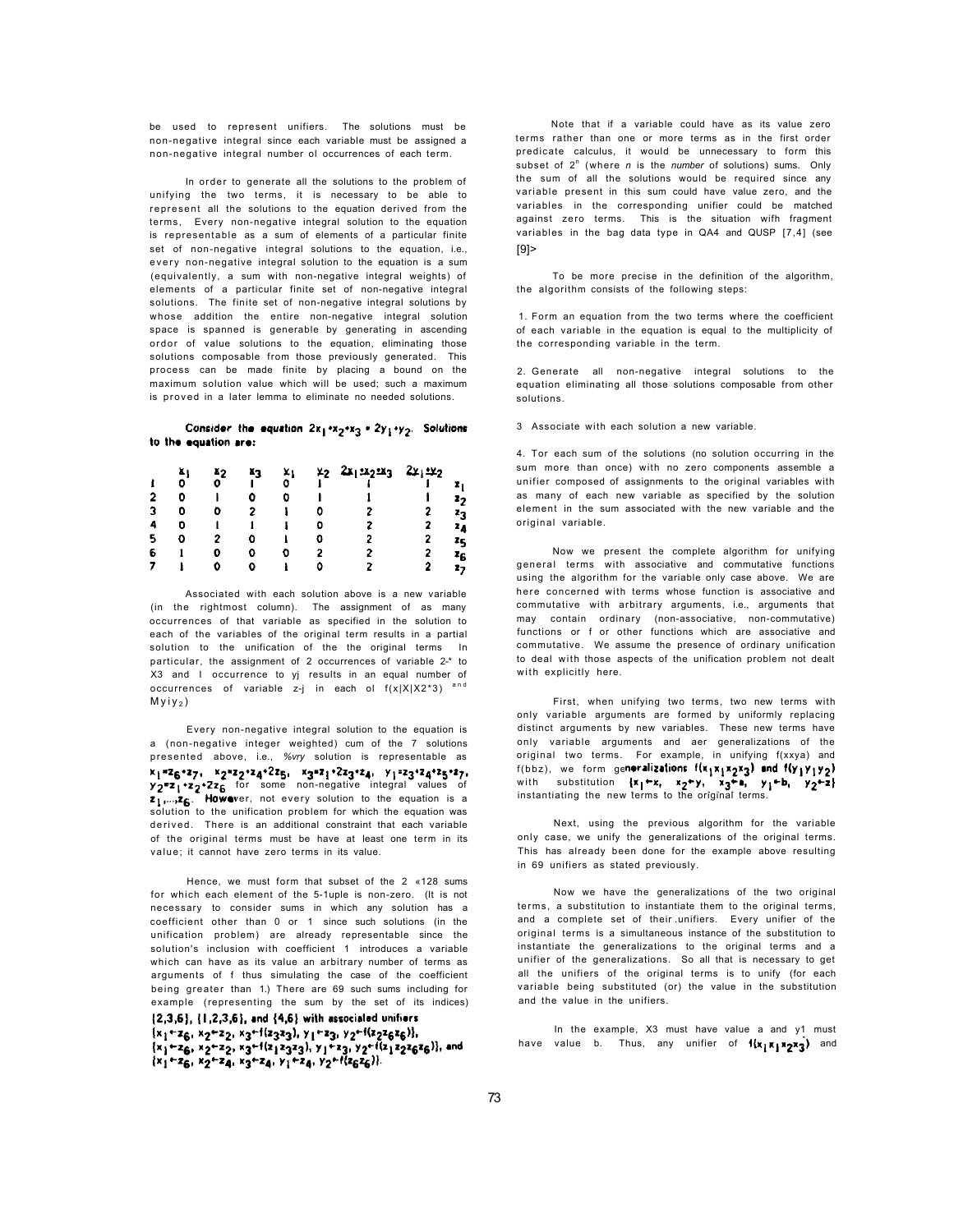$f(y_1y_1y_2)$  which assigns to  $x_3$  or  $y_2$  a non-variable, i.e., a term of the form f(...) may be immediately excluded from consideration since the unification of it with the assignment including  $x_2 + a$  and  $y_1 + b$  will fail. (This constraint could be applied during the generation of sums of solutions to the equation rather than afterwards.) This constraint eliminates 63 of the 69 unifiers, leaving sums  $(1)$   $\{4,6\}$ ,  $(2)$   $\{2,4,6\}$ ,  $(3)$  $\{1,5,6\}$ ,  $\{4\}$   $\{1,2,5,6\}$ ,  $\{5\}$   $\{1,2,7\}$ , and  $\{6\}$   $\{1,2,6,7\}$  with associated unifiers

 $(1)$  {x<sub>1</sub><sup>+2</sup>6, x<sub>2</sub><sup>+2</sup>4, x<sub>3</sub><sup>+2</sup>4, y<sub>1</sub><sup>+2</sup>4, y<sub>2</sub>+1(z<sub>6</sub>z<sub>6</sub>)}, (2)  $\{x_1 + z_6, x_2 + 1(z_2z_4), x_3 + z_4, y_1 + z_4, y_2 + 1(z_2z_6z_6)\}\$ (3)  $\{x_1 + z_6, x_2 + 1(z_5z_5), x_3 + z_1, y_1 + z_5, y_2 + 1(z_1z_6z_6)\}\$ (4)  $\{x_1 + z_6, x_2 + 1(z_2z_5z_5), x_3 + z_1, y_1 + z_5, y_2 + 1(z_1z_2z_6z_6)\},$ (5)  $\{x_1+x_7, x_2+x_2, x_3+z_1, y_1+z_7, y_2+t(x_1z_2)\}$ , and (6)  $\{x_1 + \{x_6x_7\}, x_2 + x_2, x_3 + x_1, y_1 + x_7, y_2 + \{x_1x_2x_6x_6\}\}\$ 

Unifying each of these with  ${x_1+x, x_2+y, x_3+a, y_1+b,$  $y_2+x$ , we obtain

- (1) no unifier since  $z_4$ +a and  $z_4$ +b are not unifiable,
- (2) no unifier since  $z_{4}$ +a and  $z_{4}$ +b are not unifiable.
- (3) { $x+x_6$ ,  $y+f(bb)$ ,  $z+f(az_6z_6)$ } (= { $y+f(bb)$ ,  $z+f(axx)$ }),
- (4)  $\{x+z_6, y-f(bbz_2\}$ ,  $z+f(az_2z_6z_6)\}$  $(*)$   $\{y+1(bbz_2), z+1(az_2xx)\}\)$
- (5) {x+b, y+z<sub>2</sub>, z+l(az<sub>2</sub>}} (= {x+b, z+f(ay))}), and
- (6)  $\{x+1(bz_6), y+z_2, z+1(az_2z_6z_6)\}\$
- $(x+1(bz_6), z+1(ayz_6z_6))$ .

This is a complete set of unifiers of f(xxya) and f(bbz).

Stnce X3 and y1 of the variable only cast correspond to a and b respectively, and a and b are not unifiable, any sum including solution 4 to the equation  $2x_1 \cdot x_2 \cdot x_3 = 2y_1 \cdot y_2$ can be excluded from consideration since it would require (as in (1) and (2) above) the unification of a and b. As with the constraint on variables corresponding to non-variable terms not being assigned more than one variable (terms of the form f(...)) in the variable only case, this latter constraint on solutions can be applied during the generation of unifiers in the variable only case rather than afterwards. Elimination of solution 4 before generation of the  $2<sup>n</sup>$  sums, and elimination of sums which do not meet the first constraint would result in the formation only of unifiers (3), (4), (5), and (6) of the variable only case, each of which has a corresponding unifier in th« general case.

More precisely, the algorithm consists of the following steps:

1. Form generalizations of the two terms replacing each distinct argument by a new variable.

2. Use the algorithm for the variable only case to generate unifiers for the generalizations of the two terms. The variable only case algorithm may be constrained to eliminate

arguments common to the two terms. This will be done by proving that any unitier of the terms is a unitier of the ferms with a pair of common arguments removed and vice versa.

**Theorem.** Let  $s_1,...,s_{mi}t_1,...,t_n$  be terms with  $s_i$ <sup>et</sup>; for some i,j. Let  $e$  be a unifier of  $\mathbf{1}(\mathbf{s}_1...\mathbf{s}_m)$  and  $\mathbf{1}(t_1...t_n)$ , and let  $\sigma$  be a unition of  $f(s_1...s_{i-1}s_{i+1}...s_m)$  and  $f(t_1...t_{i-1}t_{i+1}...t_n)$ . Then (1)  $\theta$  is a unifier of  $((s_1...s_{i-1}s_{i+1}...s_m))$  and  $f(t_1...t_{j-1}t_{j+1}...t_n)$ , and (2)  $\sigma$  is a unitier of  $f(s_1...s_m)$  and  $f(t_1...t_n)$ .

Proof

 $1.$  f(s<sub>i</sub>ef(s<sub>1</sub> ...s<sub>i=</sub> j s<sub>i+1</sub> ...s<sub>m</sub>)#) = f(s<sub>1</sub> ...s<sub>m</sub>)# = f(l<sub>1</sub> ...t<sub>n</sub>)# =  $f(t_j \neq f(t_{j-1}t_{j-1}t_{j+1}...t_n)\theta),$  and  $g_j \neq f_j \theta.$ Therefore  $f(s_1^1...s_{i-1}^1s_{i+1}^1...s_m^1)\theta^1 \in f(t_1...t_{i-1}^1t_{i+1}...t_n)\theta$  and  $\theta$  is a unition of  $f(s) ... s_{i-1} s_{i+1} ... s_m$ ) and  $f(t_1 ... t_{i-1} t_{i+1} ... t_n)$ .

2.  $f(\mathbf{s}_1...\mathbf{s}_{i-1}\mathbf{s}_{i+1}...\mathbf{s}_m)\mathbf{r}$  in  $f(t_1...t_{j-1}\mathbf{t}_{j+1}...t_n)\mathbf{r}$  and  $\mathbf{s}_i\mathbf{r}$  if  $\mathbf{r}$ . Therefore  $f(s_j \sigma(s_1...s_{i-1}s_{i+1}...s_m)r) = f(s_1...s_m)r = f(1_1...t_n)r =$ <br>  $f(t_j \sigma(t_1...t_{i-1}t_{j+1}...t_n)r)$  and  $r$  is a unifier of  $f(s_1...s_m)$  and  $f(t_1...t_n)$ . QED.

the generation of unifiers assigning more than one term to variables whose value must be a single term, and the generation of unifiers which will require the later unification of terms which are obviously not unifiable.

3. Unify for each variable in the substitution from step 1 and the unifiers from step 2 the variable values and return the resulting assignments for variables of the original terms. This is a complete set of unifiers of the original terms.

Proof of Termination. Soundness, and Completeness of tha AC Unification Algorithm

We will first establish the validity of eliminating

Case 1. K  $\leq$  m\*lcm(a<sub>1</sub>,b<sub>1</sub>). In this case, the solution is included among the non-negative integral solutions with value less than or equal to  $m*lcm(a_j,b_j)$  and the lemma is true.

Case 2.  $k > m*lcm(e<sub>j</sub>,b<sub>l</sub>)$ . Since  $a<sub>j</sub>x<sub>j</sub> * ... * a<sub>m</sub>x<sub>m</sub> = k >$  $m*lcm(a_1,b_1)$ , and each  $a_ix_i>0$ , at least one  $a_ix_i$  must be greater than  $lcm(a_1,b_1)$ , and  $x_i$  must be greater than  $lcm(a_1,b_1)/a_1$  Similarly, since  $b_1y_1$ +...+ $b_ny_n = k$ m\*lcm(a<sub>1</sub>,b<sub>1</sub>), and each b<sub>j</sub>y<sub>j</sub>>0, and nSm, at least one b<sub>j</sub>y<sub>j</sub> must be greater than icm(a<sub>1</sub>,b<sub>1</sub>), and y<sub>j</sub> must be greater than  $\lceil \mathsf{im}(a_1,b_1)/b_j \rceil$  Consider the solution with  $\kappa_i$ =lcm(a<sub>j</sub>,b<sub>j</sub>)/a<sub>j</sub>, y<sub>j</sub>=icm(a<sub>i</sub>,b<sub>j</sub>)/b<sub>j</sub>, and all other variables zero. This is just the solution in lowest terms involving only  $x_j$  and  $y_j$  and has value  $\mathfrak{bcm}(\mathbf{a_j}, \mathbf{b_j})$   $\leq$   $\mathfrak{lcm}(\mathbf{a_j}, \mathbf{b_j})$ . Since  $\mathfrak{lcm}(\mathbf{a_j}, \mathbf{b_j})/\mathbf{a_j}$   $\geq$   $\mathfrak{lcm}(\mathbf{a_j}, \mathbf{b_j})/\mathbf{a_j}$ 

74

The lemma below establishes that every non-negative integral solution to an equation of the form  $\mathbf{a}_1 \mathbf{x}_1 \cdot \mathbf{a}_m \mathbf{x}_m$ b1y1 \*...  $b_n y_n$  is composable as a (non-negative integral weighted) turn of a fixed finite set of non-negative integral solutions It also establishes a solution value within which all the non-negative integral solutions in the set may be found.

Every non-negative integral solution Lamma.  $\{x_1,...,x_m,y_1,...,y_n\}$  to the equation  $a_1x_1...a_mx_m$  $b_1y_1$ +...+ $b_ny_n$  with positive integral conflicients a <sub>I</sub>,...,a<sub>m</sub>,b <sub>I</sub>,...,b<sub>n</sub> is an additive linear combination of non-negative integral solutions with value syxpruremxm  $(*b_1y_1...+b_ny_n)$  less than or equal to the maximum of m and in times the maximum of the least common multiples of pairs of numbers one from  $a_1,...,a_m$  and one from  $b_1,...,b_m$ .

Proof. Assume with no loss of generality that the least common multiple (icm) of  $a_1$  and  $b_1$  is the maximum of the least common multiples and that m2n.

Proof by induction on the value of a solution it.

k=0. The solution with k=0 with  $x_1$ =0, ...,  $x_m$ =0,  $y_1$ =0, ...,  $y_n = 0$  is generable as the edditive linear combination of non-negative integral solutions with value less than or equal to  $m*lcm(a_1,b_1)$  with zero coefficients.

Assume the lemma is true for every non-negative integral solution with value less than or equal to k. Prove it is true for k.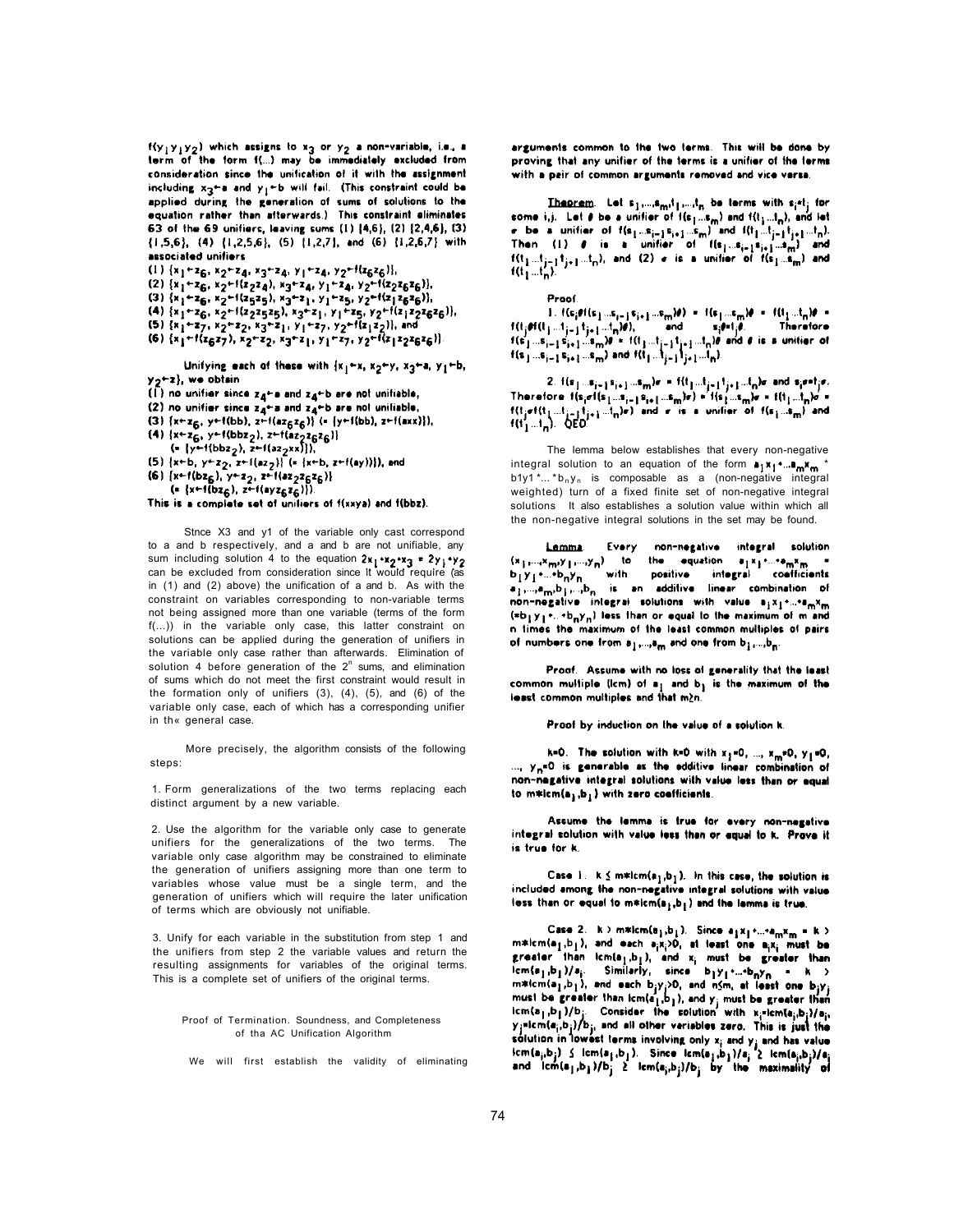lcm(a1,b1), the solution involving only Xi and yj can be subtracted from the solution with value K leaving a non-negative integral solution as result. But this difference solution has value  $k\text{-}\mathsf{lcm}(a_{i_1}b_{i_1})$  < k and is thus composable from solutions with value less than or equal to  $\mathsf{m}\text{-}\mathsf{Sim}(a_1, b_1)$ . Therefore, the solution with value  $k > m^*lcm(a_1,b_1)$  is the sum of some solution involving only x, and y. with value less than or equal to lcm(a1,b1) and some other set of solutions with value less than or equal to  $m^*lcm(a|,b)$  and the lemma is true for this case. QED.

The lemma proves an upper bound on solution values that must be examined in the determination of a complete set of non-negative integral solutions which span the non-negative integral solution space by addition We believe that tighter bounds can be proved. Although a proof for a tighter bound would be desirable, it should be noted that a lower proven bound would not reduce the number of found solutions theoretically necessary, but only decreases tha cost of computing them, *and* would have no effect on the form or number of unifiers returned by the algorithm This it true since any additional solutions discovered using a higher bound than necessary must be composable from solutions bounded by any proven lower bound and would therefore be recognized as redundant and be omitted

Theorem The AC unification algorithm for terms with associative and commutative function with only variables as arguments always terminates, is sound (returns no substitutions which are not unifiers), and is complete (every unifier is an instance of a returned unifier).

number of occurrences of each new variable and are therefore unified.

The maximum of the least common multiples of the coefficients one from the left side and one from the right side of the equation is a lower bound on solution values which must be examined, i. e., solutions with at least this value must be examined. This is because one of the needed solutions not otherwise generabie is the solution involving only the variables with those two coefficients with maximum least common multiple and having value equal to the maximum least common multiple

multiplicity of the  $j<sup>i n</sup>$  variable in the second term,  $c_{ji}$  is tha number of occurrences of term i in variable j in ine first term, and dij is the number of occurrences of term i in variable j in Ine second term

Each t u  $(c_{i1}, c_{im}, c_{im}, d_{in})$  a solution to tha equation  $a_1x_1 \cdot ... \cdot a_mx_m = b_1y_1 \cdot ... \cdot b_ny_n$  corresponding to the terms being unified. It can thus (according to the lemma) be formed as the sum of certain non-negative integral solutions to the equation weighted by positive intagers

Proof. The algorithm is guaranteed to terminate since it performs a finite number of operations on the finite number of non-negattve integral solutions generated from the equation corresponding to the two terms. The generation of these solutions is finite due to the trial solution values being bounded.

The algorithm is sound since each solution of the derived equation causes the introduction into each of the instantiated terms of an equal number of new variable occurrences Thus, the two instantiated terms have the same

Any unifier must assign to each variable a term of the form ti (whose function symbol is not 0 or a term  $f(t_1 n_1, \ldots t_m m)$  (with ni occurrences of term ti as arguments of f). Let k be the cardinality of the set of such terms ti in any solution to the unification of a pair of terms with only variables as arguments. The two instantiated terms must have an equal number of occurrences of each of these k terms as arguments of 1. That is, where m is the number of distinct variables in the first term being unified, n is the number of distinct variables in the second term, a. is the multiplicity of the jth variable in the first term, b. is The

 $\sigma_j$  is of the form {...,x;+d;,...} where each x; is a variable of s" or  $t^*$  and  $d_i$  is the term assigned to it by the unification algorithm. According to the previous theorem, unification terminates, is sound, and is complete for this case.

# Simultaneous instances of  $\theta$  and  $\theta_j$  represent unifiers of s and i since  $s^* \theta^* s$ ,  $t^* \theta = 1$ , and  $s^* \theta_j^* t^* \theta_j$ .

Consider the unifier corresponding to the sum of all those solutions *to* the equation which are required in the formation of any of the tuples  $(c_{i1},c_{i1},d_{i1},d_{i2})$ . We will show that the hypothesized unifier is an instance of this unifier returned by the algorithm

include in the value of the new variable associated with each of these solutions a number of occurrences ot term i equal to the coefficient of the solution in the weighted sum This will result in the proper assignment of c, occurrences of term i to each variable j of the first term ana  $d_{ii}$  occurrences of term i to each variable j of the second term

Do this for each of the k terms in the solution. Let no other or additional terms be included in the values of the new variables.

This assignment of terms in the solution to new variables associated with equation solutions generated in the unification process results in the correct number CJ; or dj; of each term being assigned to each variable of the original two terms.

Thus, any solution to the unification of two terms with only variables as arguments is an instance of a returned unifier and the algorithm is complete. QED.

Theorem The AC unification algorithm for general terms with associative and commutative function always terminates, is sound, and is complete.

Proof. Let s and t be any two terms being unified. Let s\* and t\* be the terms resulting from replacing each distinct term by a new variable.  $\epsilon^{ik}$  and  $\tilde{\epsilon}^{ik}$  are generalizations of s and 1 respectively, i.e., s\*8=s and t\*8=t for some  $\theta$  of the form  $\{...x_j+c_{j_1}...\}$  where each  $x_j$  is a new variable and each  $c_i$  is the term in a or t it replaces in  $s^{\#}$  or

Let  $\{\sigma_j\}$  denote the unifiers of  $s^*$  and  $t^*$  returned by the unification algorithm for terms with associative and commutative function with only variables as arguments. Each

Unifying each c( with each dj of a returned unifier *e* of s and t results in (by the assumption of termination, soundness, and completeness of the recursive call on the unification algorithm for terms of lesser complexity) a complete set of unifiers for the original terms s and t. QED.